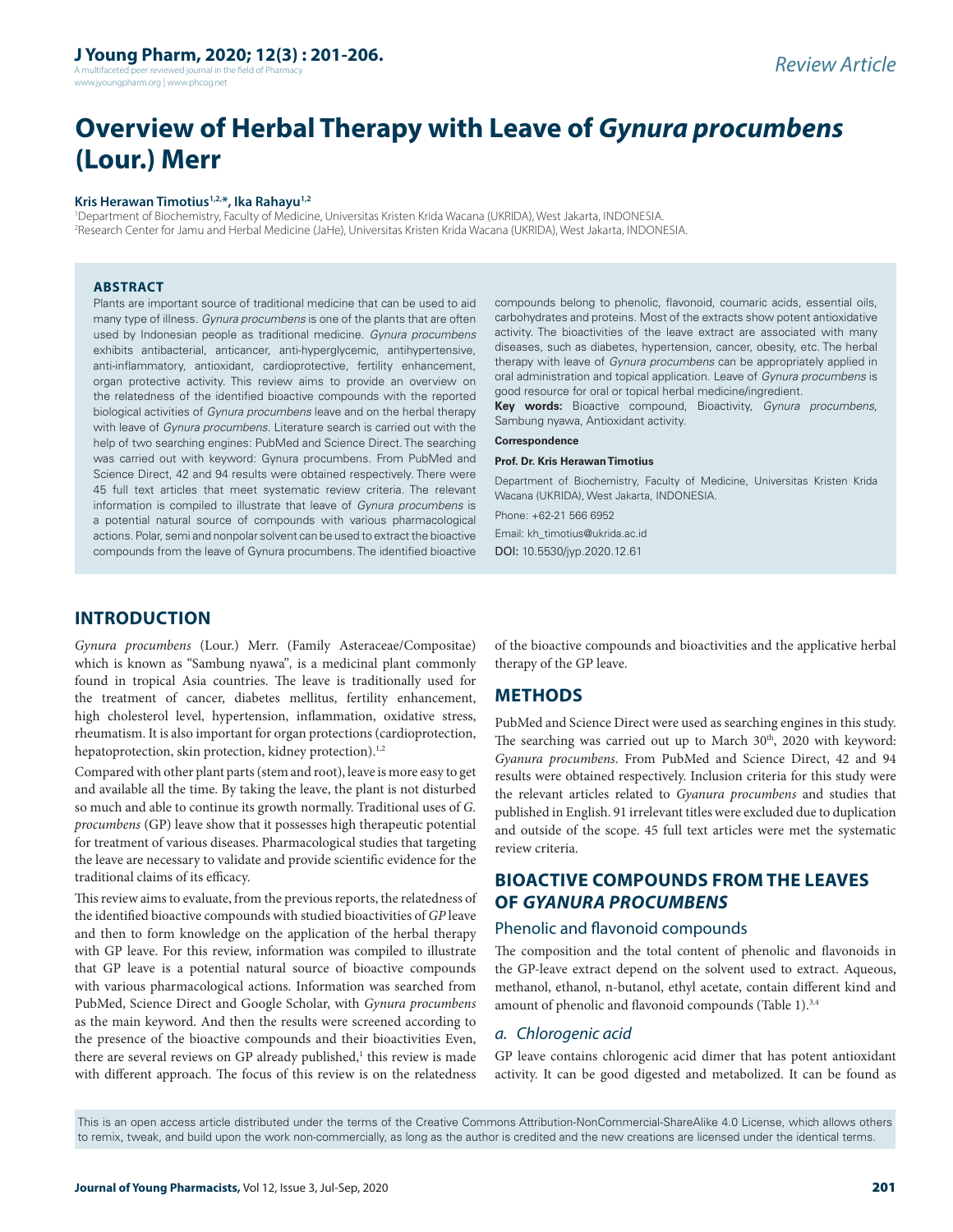the main active ingredients (13.6%) in the 60% ethanol-eluted fraction. Therefore, GP-leave is reasonable considered as a health care vegetable and a functional food ingredient for antioxidant enhancement and ethanol-induced liver injury treatment.5,6

# *b. Cynarine, isochlorogenic acids A and isochlorogenic acids C*

Ethyl acetate extract of GP leave contains three main polyphenols, cynarine, isochlorogenic acids A and isochlorogenic acids C. All compounds have excellent anti-oxidizing and anti-inflammatory activities.7

## *c. Caffeoylquinic acids*

From ethanol extract of GP leaves, two fractions are obtained, caffeoylquinic rich and chlorogenic acid (one of the major caffeoylquinic acids) fractions. Both have potent antihyperlipidemic effects, with significant reductions in total cholesterol, triglycerides, low-density lipoprotein-cholesterol, very low-density lipoprotein-cholesterol, atherogenic index and coronary risk index. But only caffeoylquinic rich fraction increases the high-density lipoprotein cholesterol. The caffeoylquinic rich fraction shows better effect than chlorogenic acid alone The findings suggest that the di-caffeoylquinic acids may also in part be responsible for the potent antihyperlipidemic and shows the highest antioxidant activity. The enriched the caffeoylquinic acids fraction can better improve antihyperlipidemic and antioxidant capacities than the ethanol extract. Therefore, fraction that rich caffeoylquinic has potential for development into phytopharmaceuticals as adjunct therapy for management of hyperlipidaemia.<sup>8</sup>

#### *d. Quercetin*

GP ethanol leave extract contains quercetin, around 18 %. This GP leave extract when combined extract with *Azadirachta indica*, has better hypoglycaemic effect than the single treatment of *A. indica* or GP. Combination of both extracts is potential as a blood glucose-lowering agent.<sup>9</sup>

## *e. p-Caumaric acids*

Three groups of phenolic compound are found in ethanol extract, hydroxybenzoic acids, hydrocinnamic acids and flavonoids. Caumarins are lactones of cis-O-hydroxycinnamic acid derivates that plant origin and exist in the free form or as glycosides. Two main dominant phenolic acids are p-caumaric acid and kaempferol. Fractionation with ethyl acetate results a rich p-coumaric acid fraction. Its concentration in ethyl acetate fraction is three times higher than the ethanol extract. Fractionation with chloroform and n-butanol do not enrich the p-caumarin content.<sup>10</sup>

Several flavonol glycosides are detected in n-butanol fraction, kaempferol 3-O-glucoside, kaempferia 3-O-rhamnosyl (1→6) glycoside, quercetin 3-O-rhamnosyl (1→2) galactoside, quercetin 3-O-rhanosyl (1→6) glucoside.11 Two glycosides are detected in methanol extract, ethyl acetate and n-butanol fraction, kaempferol-3-O-rutinoside and astragalin. Both are found at highest percentage in ethyl acetate.12

## *f. Essential oils*

The active ingredients in the essential oils from GP are alpha-pinene, 3-carene and limonene that underlying the anti-inflammatory and antinociceptive effects *in vivo* and *in vitro*. These three active ingredients have potent pharmacological effects on COX-2 overexpression and LPSinduced migration of macrophages, which is responsible for the antiinflammatory effect. But, only 3-carene has an antinociceptive effect.<sup>13</sup>

#### *g. Steroid*

There is an evidence of the presence of steroid in GP leave that might be one class of anti-inflammatory and antiviral compounds.<sup>14</sup> Methanol fraction contains a mixture of β-sitosterol and stigmasterol and sterol glycosides containing 3-O-β-D-glucopyranosyl β-sitosterol and 3-O-β-D-glucopyranosylstigmasterol and 1, 2-bis-dodecanoyl-3- alpha -D-glucopyranosyl-sn-glycerol.15,16

#### *h. Carbohydrates*

Fractionations of GP leave (20%, 40%, 60% and 80% ethanol) result four polysaccharides (GPP-20, GPP-40, GPP-60 and GPP-80), successively. They belong to heteropolysaccharides that consist of arabinose, galactose, glucose, xylose and galacturonic acid. Apart from these monosaccharides, their structures contain uronic acids and proteins. GPP-20, GPP-40 and GPP-80 exhibits better antioxidant activities than GPP-60.17

#### *i. Proteins*

A proteomic study of the GP leave shows abundantly expressed proteins.2 Several leave proteins are identified and considered as valuable plant defence proteins, especially miraculin and thaumatin-like proteins. Miraculin is a taste-masking agent with high commercial value that made up approximately 0.1% of the total protein extracted.2 Thaumatin like proteins are found to inhibit the growth of a breast cancer cell line.<sup>18</sup> Glycoconjugated or peptidal substances are also found. The presence of glycoconjugates and peptides are supposed to have hypotensive effect related with its capacity to exhibit an inhibitory effect on angiotensinconverting enzyme (ACE).19

## **PHARMACOLOGICAL ACTIVITIES**

#### *a. Antioxidative activities*

GP leave have antioxidative activities. Its polar and nonpolar extract contain polyphenols that determine the excellent antioxidizing and antiinflammatory activities.<sup>7,20</sup>

#### *b. Anti-diabetic*

The aqueous extract of GP leave has hypoglycaemic effect that significantly decreases blood glucose levels. GP water extract exerted its hypoglycaemic effect or antihyperglycaemic activity by

- promoting glucose uptake by muscles<sup>21</sup>
- having biguanide-like activity<sup>22</sup>
- having high content of phenols and flavonoids<sup>3</sup>
- having a metformin-like mechanism<sup>4</sup>
- Improving insulin sensitivity and inhibit gluconeogenesis in the liver.<sup>23</sup>
- inhibiting  $\alpha$ -glucosidase and  $\alpha$ -amylase inhibitory effects (carbohydrate digesting enzymes).24

#### *c. Antihypertensive effect*

Aqueous extracts of GP can be orally administered to determine an antihypertensive effect. Oral administration GP leave extract and/or fractions result in

lower blood pressure,<sup>25</sup>

- lower serum lactate dehydrogenase and creatine phosphate kinase,
- inhibition of the angiotensin-converting enzymatic activity,<sup>19,26,27</sup>
- vasodilatation/vasorelaxant activity, a positive inotropic activity, by blocking calcium channels and opening of potassium channels.<sup>26,28,29</sup>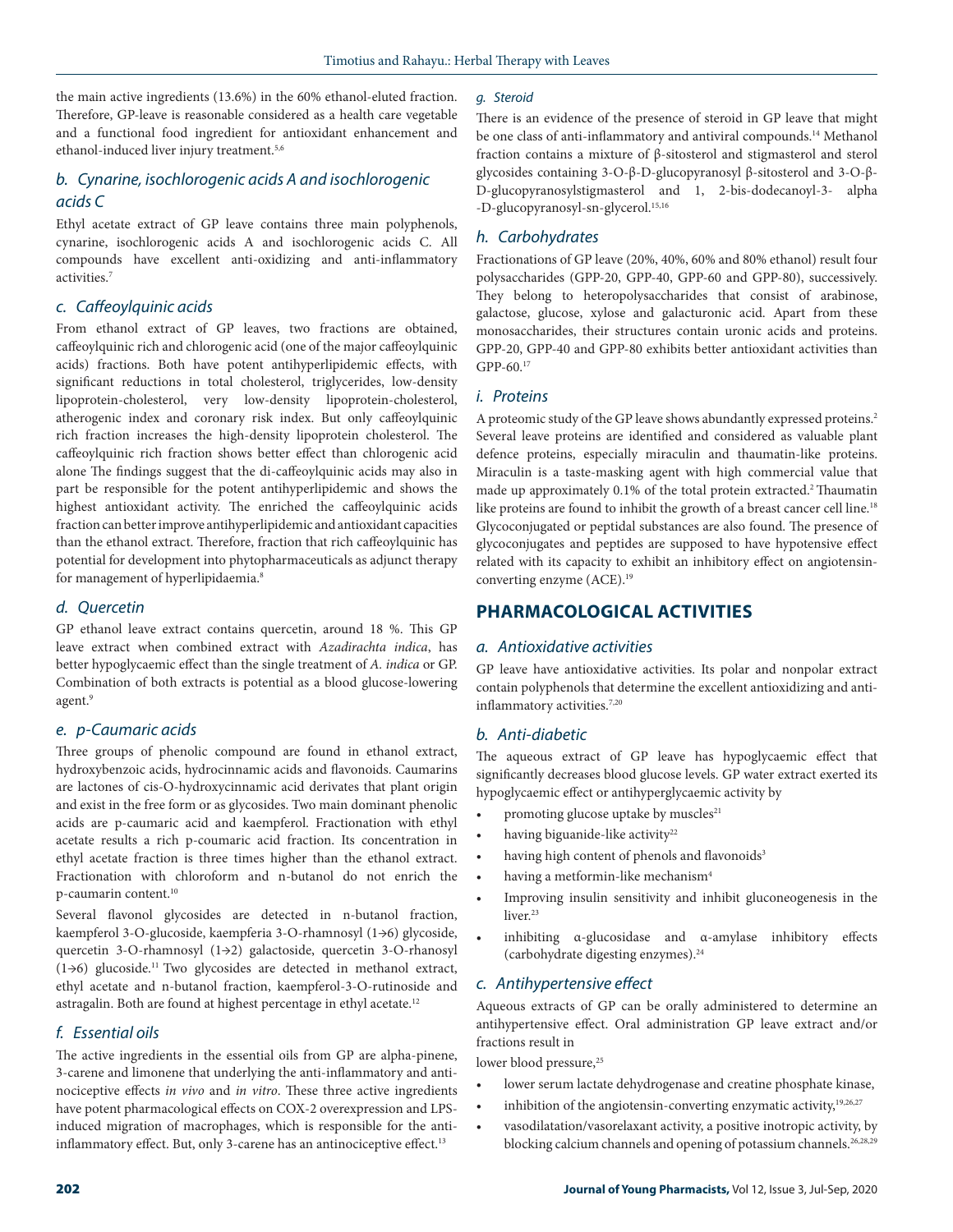# *d. Anticancer*

The GP leave has been traditionally used as anticancer. The antitumor effect of GP-leave is confirmed by the facts that

- Its ethanol extract is able to induce apoptosis (cytotoxic activity) and suppress proliferation (antiproliferative) and metastasis.30-32
- Its defence proteins inhibit the growth of a breast cancer, reduce the mRNA expressions of proliferation markers and the expression of invasion marker. 18
- Its methanol extract has cytotoxic effects either under hypoxic or normoxic conditions.33

# *e. Profertility effect*

GP aqueous extract is applicable in treating male infertility, possibly through the up regulation of proteins related to sperm maturation and sperm-egg interaction. These proteins involve in sperm maturation, sperm capacitation and sperm-egg interaction. GP leave treatment is able to restore the fertility at molecular protein level.<sup>34</sup>

## *f. Antibacterial*

In the feeding experiment with chicken, it is observed that dietary feed of GP leave reduces the excreta total anaerobic bacteria, *Clostridium* ssp. and *Escherichia coli.*35 Another experiment with weanling pigs show that

| Table 1: Bioactive and bioactivity of leave extracts of Gynura procumbens. |  |  |
|----------------------------------------------------------------------------|--|--|
|----------------------------------------------------------------------------|--|--|

| Single-solvent extracts<br>Health care vegetable<br>Chlorogenic acid dimer<br>Antioxidant activity <sup>5</sup><br>Hypoglycaemic effect <sup>21</sup><br>Aqueous<br>Hepato protective effect <sup>45</sup><br>"essential oils"<br>alpha-pinene, 3-carene, limonene <sup>13</sup><br>Anti-inflammatory <sup>13</sup><br>Anti-nociceptive effects <sup>13</sup><br>Methanol<br>Hepatoprotetive effect <sup>44</sup><br>Methanol → Ethyl Acetate<br>Kaempferol-3-Orutinoside and<br>astragalin <sup>41</sup><br>Methanol →Butanol<br>Ethanol<br>steroids <sup>14</sup><br>Anticancer activity <sup>30,31</sup><br>Hepato protective effect <sup>6,45</sup><br>Inflammation <sup>6,30,45</sup><br>Rheumatism <sup>30,31</sup><br>Antivirus <sup>14,30</sup><br>Ethanol<br>Antioxidant <sup>7</sup><br>Caffeoylquinic rich and chlorogenic<br>acid <sup>8</sup><br>Anti-hyperlipidaemia effects <sup>8</sup><br>Ethanol<br>Quercetin <sup>9</sup><br>Hypoglycaemic effect <sup>9</sup><br>Ethanol extract Fractionation with ethyl<br>p-caumaric acid, kaempferol <sup>10</sup><br>acetate results a rich p-coumaric acid<br>n-Butanol fraction<br>kaempferol 3-O-glucoside,<br>kaempferia 3-O-rhamnosyl (1-6)<br>glycoside,<br>quercetin 3-O-rhamnosyl $(1\rightarrow 2)$<br>galactoside, quercetin 3-O-rhanosyl<br>$(1\rightarrow 6)$ glucoside <sup>11</sup><br>Ethyl Acetate<br>cynarine, isochlorogenic acids A<br>Antioxidizing <sup>7</sup><br>isochlorogenic acids C <sup>7</sup><br>Anti-inflammatory <sup>7</sup><br>Petroleum ether<br>Antioxidant activity<br>Vasorelaxant effect <sup>39</sup><br>Serial extract/fraction<br>Phenolic and flavonoids <sup>3</sup><br>Ethanol $\rightarrow$ Butanol<br>Anti-hyperglycaemic activity <sup>3</sup><br>Ethanol→EthylAcetate→hexane or<br>Steroid<br>Anti-inflammatory activity <sup>14</sup><br>toluene<br>Ethanol->Water<br>No anti-inflammatory activity <sup>14</sup><br>Petroleum Eter→Ethyl Acetate→ Butanol<br>Hepato protective <sup>6</sup><br>Chlorogenic<br>Methanol fraction<br>Antivirus compounds <sup>15</sup><br>Beta – sitosterol, stigmasterol beta<br>-sitosteryl and stigmasterylglucosides<br>Ethanol fraction<br>heteropolysaccharides<br>Antioxidant activities <sup>17</sup><br>Anticancer <sup>18</sup><br>Active protein fraction<br>Miraculin, thaumatin-like proteins<br>Glycoconjugated or peptidal<br>Hypotensive effect <sup>19</sup><br>substances <sup>2</sup> | <b>Extract</b> | <b>Bioactive</b> | <b>Bioactivity</b> |
|----------------------------------------------------------------------------------------------------------------------------------------------------------------------------------------------------------------------------------------------------------------------------------------------------------------------------------------------------------------------------------------------------------------------------------------------------------------------------------------------------------------------------------------------------------------------------------------------------------------------------------------------------------------------------------------------------------------------------------------------------------------------------------------------------------------------------------------------------------------------------------------------------------------------------------------------------------------------------------------------------------------------------------------------------------------------------------------------------------------------------------------------------------------------------------------------------------------------------------------------------------------------------------------------------------------------------------------------------------------------------------------------------------------------------------------------------------------------------------------------------------------------------------------------------------------------------------------------------------------------------------------------------------------------------------------------------------------------------------------------------------------------------------------------------------------------------------------------------------------------------------------------------------------------------------------------------------------------------------------------------------------------------------------------------------------------------------------------------------------------------------------------------------------------------------------------------------------------------------------------------------------------------------------------------------------------------------------------------------------------------------------------------------------------------------------------------|----------------|------------------|--------------------|
|                                                                                                                                                                                                                                                                                                                                                                                                                                                                                                                                                                                                                                                                                                                                                                                                                                                                                                                                                                                                                                                                                                                                                                                                                                                                                                                                                                                                                                                                                                                                                                                                                                                                                                                                                                                                                                                                                                                                                                                                                                                                                                                                                                                                                                                                                                                                                                                                                                                    |                |                  |                    |
|                                                                                                                                                                                                                                                                                                                                                                                                                                                                                                                                                                                                                                                                                                                                                                                                                                                                                                                                                                                                                                                                                                                                                                                                                                                                                                                                                                                                                                                                                                                                                                                                                                                                                                                                                                                                                                                                                                                                                                                                                                                                                                                                                                                                                                                                                                                                                                                                                                                    |                |                  |                    |
|                                                                                                                                                                                                                                                                                                                                                                                                                                                                                                                                                                                                                                                                                                                                                                                                                                                                                                                                                                                                                                                                                                                                                                                                                                                                                                                                                                                                                                                                                                                                                                                                                                                                                                                                                                                                                                                                                                                                                                                                                                                                                                                                                                                                                                                                                                                                                                                                                                                    |                |                  |                    |
|                                                                                                                                                                                                                                                                                                                                                                                                                                                                                                                                                                                                                                                                                                                                                                                                                                                                                                                                                                                                                                                                                                                                                                                                                                                                                                                                                                                                                                                                                                                                                                                                                                                                                                                                                                                                                                                                                                                                                                                                                                                                                                                                                                                                                                                                                                                                                                                                                                                    |                |                  |                    |
|                                                                                                                                                                                                                                                                                                                                                                                                                                                                                                                                                                                                                                                                                                                                                                                                                                                                                                                                                                                                                                                                                                                                                                                                                                                                                                                                                                                                                                                                                                                                                                                                                                                                                                                                                                                                                                                                                                                                                                                                                                                                                                                                                                                                                                                                                                                                                                                                                                                    |                |                  |                    |
|                                                                                                                                                                                                                                                                                                                                                                                                                                                                                                                                                                                                                                                                                                                                                                                                                                                                                                                                                                                                                                                                                                                                                                                                                                                                                                                                                                                                                                                                                                                                                                                                                                                                                                                                                                                                                                                                                                                                                                                                                                                                                                                                                                                                                                                                                                                                                                                                                                                    |                |                  |                    |
|                                                                                                                                                                                                                                                                                                                                                                                                                                                                                                                                                                                                                                                                                                                                                                                                                                                                                                                                                                                                                                                                                                                                                                                                                                                                                                                                                                                                                                                                                                                                                                                                                                                                                                                                                                                                                                                                                                                                                                                                                                                                                                                                                                                                                                                                                                                                                                                                                                                    |                |                  |                    |
|                                                                                                                                                                                                                                                                                                                                                                                                                                                                                                                                                                                                                                                                                                                                                                                                                                                                                                                                                                                                                                                                                                                                                                                                                                                                                                                                                                                                                                                                                                                                                                                                                                                                                                                                                                                                                                                                                                                                                                                                                                                                                                                                                                                                                                                                                                                                                                                                                                                    |                |                  |                    |
|                                                                                                                                                                                                                                                                                                                                                                                                                                                                                                                                                                                                                                                                                                                                                                                                                                                                                                                                                                                                                                                                                                                                                                                                                                                                                                                                                                                                                                                                                                                                                                                                                                                                                                                                                                                                                                                                                                                                                                                                                                                                                                                                                                                                                                                                                                                                                                                                                                                    |                |                  |                    |
|                                                                                                                                                                                                                                                                                                                                                                                                                                                                                                                                                                                                                                                                                                                                                                                                                                                                                                                                                                                                                                                                                                                                                                                                                                                                                                                                                                                                                                                                                                                                                                                                                                                                                                                                                                                                                                                                                                                                                                                                                                                                                                                                                                                                                                                                                                                                                                                                                                                    |                |                  |                    |
|                                                                                                                                                                                                                                                                                                                                                                                                                                                                                                                                                                                                                                                                                                                                                                                                                                                                                                                                                                                                                                                                                                                                                                                                                                                                                                                                                                                                                                                                                                                                                                                                                                                                                                                                                                                                                                                                                                                                                                                                                                                                                                                                                                                                                                                                                                                                                                                                                                                    |                |                  |                    |
|                                                                                                                                                                                                                                                                                                                                                                                                                                                                                                                                                                                                                                                                                                                                                                                                                                                                                                                                                                                                                                                                                                                                                                                                                                                                                                                                                                                                                                                                                                                                                                                                                                                                                                                                                                                                                                                                                                                                                                                                                                                                                                                                                                                                                                                                                                                                                                                                                                                    |                |                  |                    |
|                                                                                                                                                                                                                                                                                                                                                                                                                                                                                                                                                                                                                                                                                                                                                                                                                                                                                                                                                                                                                                                                                                                                                                                                                                                                                                                                                                                                                                                                                                                                                                                                                                                                                                                                                                                                                                                                                                                                                                                                                                                                                                                                                                                                                                                                                                                                                                                                                                                    |                |                  |                    |
|                                                                                                                                                                                                                                                                                                                                                                                                                                                                                                                                                                                                                                                                                                                                                                                                                                                                                                                                                                                                                                                                                                                                                                                                                                                                                                                                                                                                                                                                                                                                                                                                                                                                                                                                                                                                                                                                                                                                                                                                                                                                                                                                                                                                                                                                                                                                                                                                                                                    |                |                  |                    |
|                                                                                                                                                                                                                                                                                                                                                                                                                                                                                                                                                                                                                                                                                                                                                                                                                                                                                                                                                                                                                                                                                                                                                                                                                                                                                                                                                                                                                                                                                                                                                                                                                                                                                                                                                                                                                                                                                                                                                                                                                                                                                                                                                                                                                                                                                                                                                                                                                                                    |                |                  |                    |
|                                                                                                                                                                                                                                                                                                                                                                                                                                                                                                                                                                                                                                                                                                                                                                                                                                                                                                                                                                                                                                                                                                                                                                                                                                                                                                                                                                                                                                                                                                                                                                                                                                                                                                                                                                                                                                                                                                                                                                                                                                                                                                                                                                                                                                                                                                                                                                                                                                                    |                |                  |                    |
|                                                                                                                                                                                                                                                                                                                                                                                                                                                                                                                                                                                                                                                                                                                                                                                                                                                                                                                                                                                                                                                                                                                                                                                                                                                                                                                                                                                                                                                                                                                                                                                                                                                                                                                                                                                                                                                                                                                                                                                                                                                                                                                                                                                                                                                                                                                                                                                                                                                    |                |                  |                    |
|                                                                                                                                                                                                                                                                                                                                                                                                                                                                                                                                                                                                                                                                                                                                                                                                                                                                                                                                                                                                                                                                                                                                                                                                                                                                                                                                                                                                                                                                                                                                                                                                                                                                                                                                                                                                                                                                                                                                                                                                                                                                                                                                                                                                                                                                                                                                                                                                                                                    |                |                  |                    |
|                                                                                                                                                                                                                                                                                                                                                                                                                                                                                                                                                                                                                                                                                                                                                                                                                                                                                                                                                                                                                                                                                                                                                                                                                                                                                                                                                                                                                                                                                                                                                                                                                                                                                                                                                                                                                                                                                                                                                                                                                                                                                                                                                                                                                                                                                                                                                                                                                                                    |                |                  |                    |
|                                                                                                                                                                                                                                                                                                                                                                                                                                                                                                                                                                                                                                                                                                                                                                                                                                                                                                                                                                                                                                                                                                                                                                                                                                                                                                                                                                                                                                                                                                                                                                                                                                                                                                                                                                                                                                                                                                                                                                                                                                                                                                                                                                                                                                                                                                                                                                                                                                                    |                |                  |                    |
|                                                                                                                                                                                                                                                                                                                                                                                                                                                                                                                                                                                                                                                                                                                                                                                                                                                                                                                                                                                                                                                                                                                                                                                                                                                                                                                                                                                                                                                                                                                                                                                                                                                                                                                                                                                                                                                                                                                                                                                                                                                                                                                                                                                                                                                                                                                                                                                                                                                    |                |                  |                    |
|                                                                                                                                                                                                                                                                                                                                                                                                                                                                                                                                                                                                                                                                                                                                                                                                                                                                                                                                                                                                                                                                                                                                                                                                                                                                                                                                                                                                                                                                                                                                                                                                                                                                                                                                                                                                                                                                                                                                                                                                                                                                                                                                                                                                                                                                                                                                                                                                                                                    |                |                  |                    |
|                                                                                                                                                                                                                                                                                                                                                                                                                                                                                                                                                                                                                                                                                                                                                                                                                                                                                                                                                                                                                                                                                                                                                                                                                                                                                                                                                                                                                                                                                                                                                                                                                                                                                                                                                                                                                                                                                                                                                                                                                                                                                                                                                                                                                                                                                                                                                                                                                                                    |                |                  |                    |
|                                                                                                                                                                                                                                                                                                                                                                                                                                                                                                                                                                                                                                                                                                                                                                                                                                                                                                                                                                                                                                                                                                                                                                                                                                                                                                                                                                                                                                                                                                                                                                                                                                                                                                                                                                                                                                                                                                                                                                                                                                                                                                                                                                                                                                                                                                                                                                                                                                                    |                |                  |                    |
|                                                                                                                                                                                                                                                                                                                                                                                                                                                                                                                                                                                                                                                                                                                                                                                                                                                                                                                                                                                                                                                                                                                                                                                                                                                                                                                                                                                                                                                                                                                                                                                                                                                                                                                                                                                                                                                                                                                                                                                                                                                                                                                                                                                                                                                                                                                                                                                                                                                    |                |                  |                    |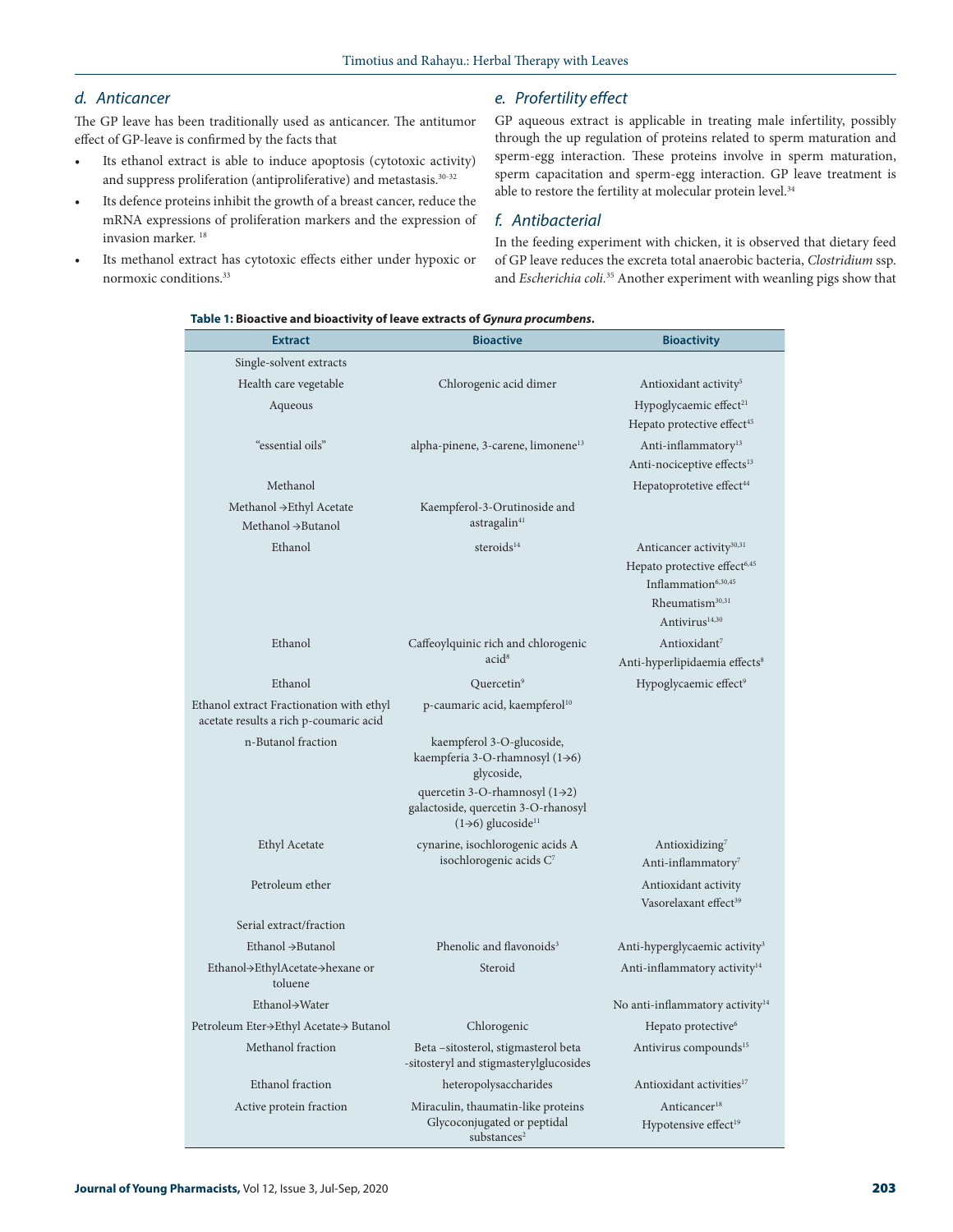fermented medicinal plants (polyherbal formulation) that contain GP leave as one of the ingredient, is able to enhance growth performance and nutrient digestibility and decreasing faecal noxious emission and early diarrhoea score. This polyherbal formulation is good as an alternative to antibiotics.<sup>36</sup>

## *g. Antivirus (Antiherpetic)*

The ethanol extract of GP-leave shows virucidal and antireplicative actions against herpes simplex virus. Fractions that a mixture of dicaffeolquinic acids, beta -sitosterol and stigmasterol, beta -sitosteryl and stigmasterylglucosides and 1, 2-bis-dodecanoyl-3- alpha -D-glucopyranosyl-sn-glycerol show antiherpetic or virucidal and antireplicative actions.<sup>15</sup>

## *h. Antiinflamation*

Essential Oils may serve as a promising potent external therapeutic agent for the treatment of chronic pain. With its active ingredients (alphapinene, 3-carene and limonene), GP essential oils inhibit the nociceptive stimulus-induced inflammatory infiltrates and COX-2 overexpression, which are responsible for the anti-inflammatory effect. Only 3-carene exhibits an antinociceptive effect.<sup>13</sup> While the water extract did not show any anti-inflammatory activity, the hexane and toluene fractions from the crude ethanol extract of GP leave show anti-inflammatory activity. The hexane and toluene fractions show significant inhibition.<sup>14</sup>

# *i. Anti-hyperlipidaemia effects*

Ethanol extract of GP leave possesses anti-hyperlipidaemia effects**.** The caffeoylquinic acids rich fractions from the ethanol extract has anti-hyperlipidaemia with significant reductions in total cholesterol, triglycerides, low-density lipoprotein-cholesterol, very low-density lipoprotein-cholesterol, atherogenic index and coronary risk index. The di-caffeoylquinic acids are responsible for the potent antihyperlipidaemia effect.8

## *j. Organ protection*

The protective effect of GP leave against damage of body tissues and organs has also been evaluated. GP leave has significant potential as an organ protective agent; mainly due to its antioxidative properties which exert a regulatory effect at the level of gene expression.<sup>1</sup> The protective effect of GP leave should be explored in the future.

#### GP leave is found to exert

- a gastro protective effect as the oral administration of ethanol extract<sup>37,38</sup>
- a hepato protective effect<sup>6,1</sup>
- a cardiovascular effect<sup>39</sup>
- a skin photo aging effect<sup>38</sup>
- a kidney protection effect<sup>1,40</sup>

#### *k. Safety and Toxicity*

The safety or toxicological information is not much available. Administration of the methanol extract from GP leave does not produce mortality or significant changes in the general behaviour, body weight, or organ gross appearance of experiment rats.41 It is not yet confirmed with the use of other solvents. But aqueous extract is considered as safe, so far there is no complaint or report from the traditional use of the aqueous extract. GP leaves have a no-observed-adverse-effect-level (NOAEL) corresponding to the high content of phenols and flavonoids.3

GP plant seems to have bio remedial potential. This plant is able to do bioaccumulation of heavy metals in the soil, such as cadmium (Cd) and copper (Cu). Production of total phenolic, flavonoid and saponin is observed to be reduced under combined Cd and Cu treatment. The curent experiments show that the medicinal properties of GP are reduced by cadmium and copper contamination. These results indicate that exposure of GP to Cd and Cu contaminated soil may potentially harm consumers due to bioaccumulation of metals and reduced efficacy of the herbal product.<sup>42</sup>

# **RELATIONSHIP BETWEEN BIOACTIVE COMPOUNDS AND BIOACTIVITIES**

The efficacy of the herbal medicine depends on the composition and amount of bioactive compounds available in the herbal materials. Several factors determine the composition and amount of the bioactive compounds, mainly the extraction procedure and the fractionation. Phytoextracts of GP-leave can be obtained by using various solvents, such as water, methanol, ethanol, ethyl acetate and petroleum ether. Polarity of the solvent determine the constituent composition of the extract. To get the preparation which rich in certain compounds, a fractionation of chromatographically separation should be done. A partially purified fraction can be obtained so that a more specific bioactivity can be obtained.

As written above, bioactive compounds of the GP leave can be divided into five groups, namely phenolic and flavonoid compounds, essential oils, steroid, leave carbohydrates and leave protein. Bioactivities of the GP leave are associated with several diseases that can be categorized into two groups, based on the herbal drug delivery methods, the oral administration and topical or external therapeutic application. The first group of disease that need oral administration of GP herbal medicine is diabetes, hypertension, anti-cancer, gastrointestinal infectious disorder, including organ protective effect except skin. The second group of diseases that need topical application is inflammation, rheumatism, viral (herpes) disease, including skin protective effect.

Bioactive compounds that effective for the remedying the diseases in the first group is characterized with the richness in phenolic and flavonoid compounds, carbohydrate and leave proteins. The antioxidant activities of the bioactive compounds are usually very potent. The bioactive compounds of the second group are characterized by sterol and essential oil. The first group is usually being treated with crude extracts. For the second group, except essential oil, special partial purification (fractionation) is needed.

# **HERBAL THERAPY WITH** *GYANURA PROCUMBENS* **LEAVE**

Herbal therapy with GP leave can be divided into two approaches, oral administration and topical or external therapeutic application. In most cases, GP leave is used as single ingredient. But, polyherbal preparation is also possible.

#### Oral administration

Various preparations can be made for oral administration. GP leave can be administrated as

- a. Tea or herbal drink when its fresh leaves are boiled with water.7 Oral administration of aqueous extracts of GP can be orally administered to spontaneously hypertensive due to its antihypertensive effects. Aqueous extracts like tea of GP leave can be orally administered to hypertensive people.
- b. Dried leave powders that pored with hot water before drink it. Another possibility is to put the powder in the capsule that can be swallowed directly.
- Herbal extract containing tablet or capsule, and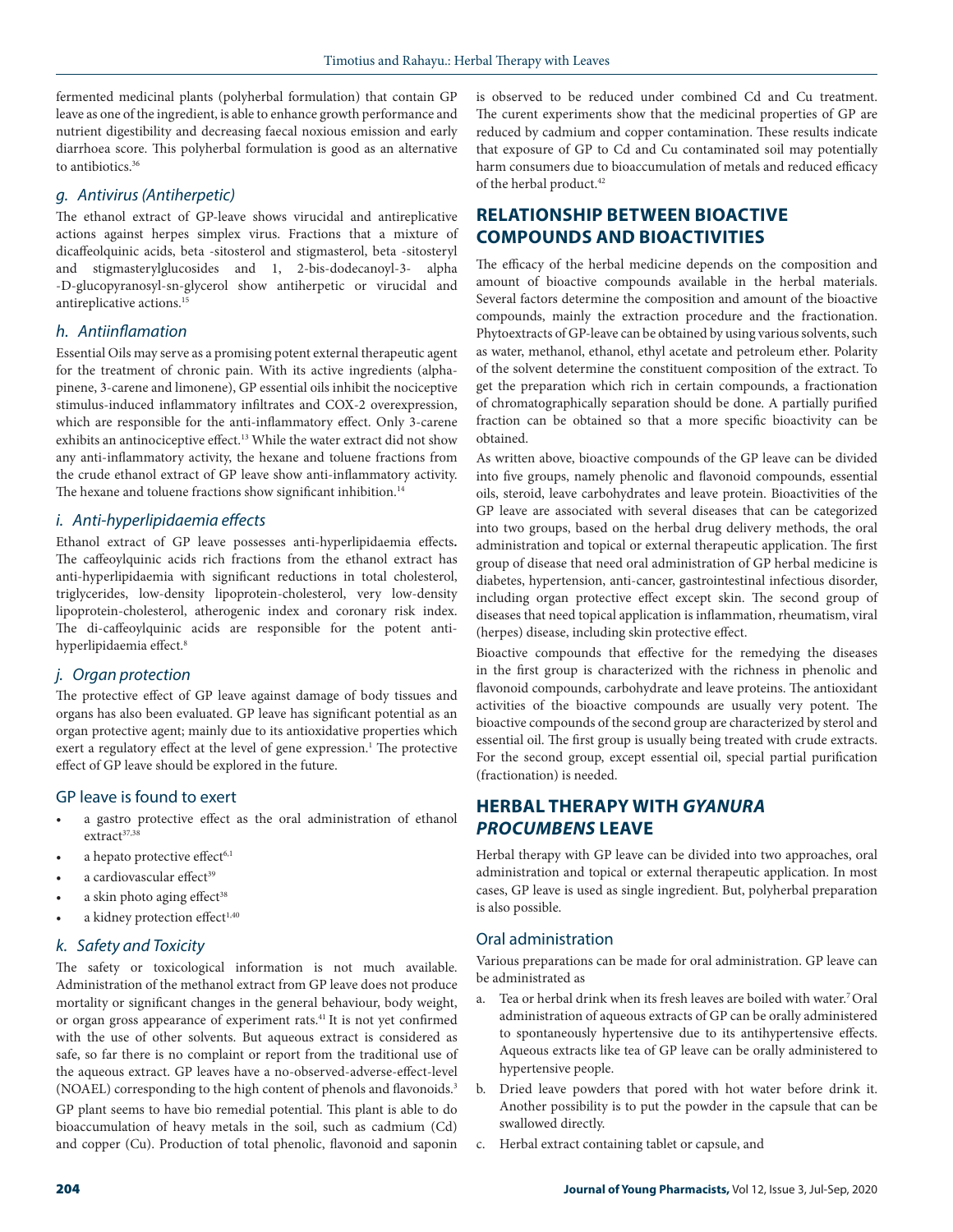d. Food ingredient of functional food that may be used for daily consumption along with the food.43 Cake or buns, for example, can be enriched by polyphenol rich GP leave. Polyphenol rich plant components may provide additional health benefits in controlling various internal diseases.44

#### *Topical or external therapeutic application*

Topical therapy is used to treat chronic pain, rheumatism, topical inflammation, wound healing/traumatic injuries and viral ailments. GP essential oils are potent external therapeutic agent.13,14 Various ethanol extract containing topical gel or cream can be produced.15

#### **CONCLUSION**

Leaves of *Gynura procumbens* is good resource for oral or topical herbal medicine/ingredient.

## **FUTURE RECOMMENDATIONS**

Future recommendations phytochemical studies for bioactive compounds is still needed. Information in this phytochemical profile is still limited. It relatedness with its bioactivities is needed to be continued also. Herbal therapy research.

# **CONFLICT OF INTEREST**

The authors declare that there is no conflict of interest in writing this review.

#### **ABBREVIATIONS**

**GP:** Gynura procumbens; **COX-2:** Cyclooxygenase-2; **LPS:**  Lipopolysaccharides; **GPP:** Ethannol fractions of GP leaves (%, v/v); **ACE:** Angiotensin-converting enzyme; **mRNA:** messenger RNA; **NOAEL:** no-observed-adverse-effect-level.

#### **REFERENCES**

- 1. Tan HL, Chan KG, Pusparajah P, Lee LH, Goh BH. *Gynura procumbens*: An overview of the Biological Activities. Front Pharmacol. 2016b;7(52):1-14.
- 2. Hew CS, Gam LH. Proteome analysis of abundant proteins extracted from the leaf of *Gynura procumbens* (Lour.) Merr. Appl Biochem Biotechnol. 2011;165(7- 8):1577-86.
- 3. Algariri K, Atangwho IJ, Meng KY, Asmawi MZ, Sadikun A, Murugaiyah V. Antihyperglycaemic and toxicological evaluations of extract and fractions of *Gynura procumbens* leaves. Trop Life Sci Res. 2014;25(1):75-93.
- 4. Algariri K, Meng KY, Atangwho IJ, Asmawi MZ, Sadikun A, Murugaiyah V, *et al*. Hypoglycemic and anti-hyperglycemic study of *Gynura procumbens* leaf extracts. Asian Pac J Trop Biomed. 2013;3(5):358-66.
- 5. Li J, Qin Y, Yu X, Xiong Z, Zheng L, Sun Y, *et al*. *In vitro* simulated digestion and *in vivo* metabolism of chlorogenic acid dimer from *Gynura procumbens*  (Lour.) Merr.: enhanced antioxidant activity and different metabolites of blood and urine. J Food Biochem. 2019;43(6):e12654.
- 6. Li XJ, Mu YM, Li TT, Yang YL, Zhang MT, Li YS, *et al. Gynura procumbens*  reverses acute and chronic ethanol-induced liver steatosis through MAPK/ SREBP-1C-dependent and -independent Pathways. J Agric Food Chem. 2015;63(38):8460-71.
- 7. Liu M, He M, Gao H, Guo S, Jia J, Ouyang H, *et al*. Strategy for rapid screening of antioxidant and anti-inflammatory active ingredients in *Gynura procumbens*  (Lour.) Merr. based on UHPLC-Q-TOF-MS/MS and characteristic ion filtration. Biomed Chromatogr. 2019;33(11):e4635.
- 8. Murugesu K, Murugaiyah V, Saghir SAM, Asmawi MZ, Sadikun A. Caffeoylquinic acids rich versus poor fractions of *Gynura procumbens*: Their comparative antihyperlipidemic and antioxidant potential. Curr Pharm Biotechnol. 2017;18(4):1132-40.
- 9. Sunarwidhi AL, Sudarsono S, Nugroho AE. Hypoglycemic effect of combination of Azadirachta indica A. juss. and *Gynura procumbens* (Lour.) Merr. ethanolic extracts standardized by rutin and quercetin in alloxan-induced hyperglycemic rats. Adv Pharm Bull. 2014;4(2):613-8.
- 10. Kaewseejan N, Siriamornpun S. Bioactive components and properties of ethanolic extract and its fractions from *Gynura procumbens* Leaves. Ind Crops Prod. 2015;74:271-8.
- 11. Akowuah G, Sadikun A, Mariam A. Flavonoid identification and hypoglycaemic

studies of the butanol fraction from *Gynura procumbens*. Pharm Biol. 2002;40(6):405-10.

- 12. Rosidah YM, Sadikun A, Asmawi M. Antioxidant potential of *Gynura procumbens*. Pharm Biol. 2008;46(9):616-25.
- 13. Huang XL, Li XJ, Qin QF, Li YS, Zhang WK, Tang HB. Anti-inflammatory and antinociceptive effects of active ingredients in the essential oils from *Gynura procumbens*, A Traditional Medicine and A New and Popular Food Material. J Ethnopharmacol. 2019;239:111916.
- 14. Iskander MN, Song Y, Coupar IM, Jiratchariyakul W. Anti-inflammatory screening of the medicinal plant *Gynura procumbens*. Plant Foods Hum Nutr. 2002;57(3- 4):233-44.
- 15. Jarikasem S, Charuwichitratana S, Siritantikorn S, Chantratita W, Iskander M, Frahm AW, *et al*. Antiherpetic effects of *Gynura procumbens*. Evid Based Complement Alternat Med. 2013;394865.
- 16. Sadikun A, Aminah I, Ismail N, Ibrahim P. Sterols and sterol glycosides from the leaves of *Gynura procumbens*. Nat Prod. 1996;2(1):19-23.
- 17. Li JE, Wang WJ, Zheng GD, Li LY. Physicochemical properties and antioxidant activities of polysaccharides from *Gynura procumbens* leaves by fractional precipitation. Int J Biol Macromol. 2017;95:719-24.
- 18. Hew CS, Khoo BY, Gam LH. The anti-cancer property of proteins extracted from *Gynura procumbens* (Lour.) Merr Plos One. 2013;8(7):e68524.
- 19. Hoe SZ, Kamaruddin MY, Lam SK. Inhibition of Angiotensin-converting enzyme activity by a partially purified fraction of *Gynura procumbens* in spontaneously hypertensive rats. Med Princ Pract. 2007;16(3):203-8.
- 20. Krishnan V, Ahmad S, Mahmood M. Antioxidant potential in different parts and callus of *Gynura procumbens* and different parts of Gynura bicolor. Biomed Res Int. 2015;147909.
- 21. Hassan Z, Yam MF, Ahmad M, Yusof AP. Antidiabetic properties and mechanism of action of *Gynura procumbens* water extract in streptozotocin-induced diabetic rats. Molecules. 2010;15(12):9008-23.
- 22. Zhang XF, Tan BK. Effects of An Ethanolic Extract of *Gynura procumbens* on serum glucose, cholesterol and triglyceride levels in normal and streptozotocininduced diabetic rats. Singapore Med J. 2000;41(1):9-13.
- 23. Choi SI, Lee HA, Han JS. *Gynura procumbens* extract improves insulin sensitivity and suppresses hepatic gluconeogenesis in C57BL/KsJ-db/db mice. Nutr Res Pract. 2016a;10(5):507-15.
- 24. Choi SI, Park MH, Han JS. *Gynura procumbens* extract alleviates postprandial hyperglycemia in diabetic mice. Prev Nutr Food Sci. 2016b;21(3):181-6.
- 25. Kim MJ, Lee HJ, Wiryowidagdo S, Kim HK. Antihypertensive effects of *Gynura procumbens* extract in spontaneously hypertensive rats. J Med Food. 2006;9(4):587-90.
- 26. Ng HK, Poh TF, Lam SK, Hoe SZ. Potassium channel openers and prostacyclin play a crucial role in mediating the vasorelaxant activity of *Gynura procumbens*. BMC Complement Altern Med. 2013;13(1):1-11.
- 27. Poh TF, Ng HK, Hoe SZ, Lam SK. *Gynura procumbens* causes vasodilation by inhibiting Angiotensin II and enhancing bradykinin actions. J Cardiovasc Pharmacol. 2013;61(5)378-84.
- 28. Abrika OS, Yam MF, Asmawi MZ, Sadikun A, Dieng H, Hussain EA. Effects of extracts and fractions of *Gynura procumbens* on rat atrial contraction. J Acupunct Meridian Stud. 2013;6(4):199-207.
- 29. Hoe SZ, Lee CN, Mok SL, Kamaruddin MY, Lam SK. *Gynura procumbens* Merr. decreases blood pressure in rats by vasodilatation via inhibition of calcium channels. Clinics. 2011;66(1):143-50.
- 30. Wang H, Zhou JW, Fu DH, Zhou Y, Cheng WZ, Liu ZL. *Gynura procumbens*  ethanolic extract suppresses osteosarcoma cell proliferation and metastasis *in vitro*. Oncol Lett. 2013;6(1):113-7.
- 31. Nisa F, Hermawan A, Murwanti R, Meiyanto E. Antiproliferative effect of *Gynura procumbens* (Lour.) Merr. leaves etanolic extract on 7,12-dimethylbenz(a) antracene induced male rat liver. Adv Pharm Bull. 2012;2(1):99-106.
- 32. Shwter AN, Abdullah NA, Alshawsh MA, Alsalahi A, Hajrezaei M, Almaqrami AA, *et al*. Chemoprevention of colonic aberrant crypt foci by *Gynura procumbens* in rats. J Ethnopharmacol. 2014;151(3):1194-201.
- 33. Liew SY, Stanbridge EJ, Yusoff K, Shafee N. Hypoxia affects cellular responses to plant extracts. J Ethnopharmacol. 2012;144(2):453-6.
- 34. Kamaruzaman KA, Aizat WM, Mat Noor M. *Gynura procumbens* improved fertility of diabetic rats: preliminary study of sperm proteomic. Evid Based Complement Alternat Med. 2018;9201539.
- 35. Lokhande A, Ingale SL, Lee SH, Sen S, Khong C, Chae BJ, *et al.* Effects of dietary supplementation with *Gynura procumbens* (Merr.) on egg yolk cholesterol, excreta microflora and laying hen performance. Br Poult Sci. 2014;55(4):524-31.
- 36. Zhao P, Li H, Lei Y, Li T, Kim S, Kim I. Effect of fermented medicinal plants on growth performance, nutrient digestibility, fecal noxious gas emissions and diarrhea score in Weanling pigs. J Sci Food Agric. 2016;96(4):1269-74.
- 37. Mahmood AA, Mariod AA, Al-Bayaty F, Abdel-Wahab SI. Anti-ulcerogenic activity of *Gynura procumbens* leaf extract against experimentally-induced gastric lesions in rats. J Med Plants Res. 2010;4(8):685-91.
- 38. Kim J, Lee CW, Kim EK, Lee SJ, Park NH, Kim HS, *et al.* Inhibition effect of *Gynura procumbens* extract on UV-B-induced matrix-metalloproteinase